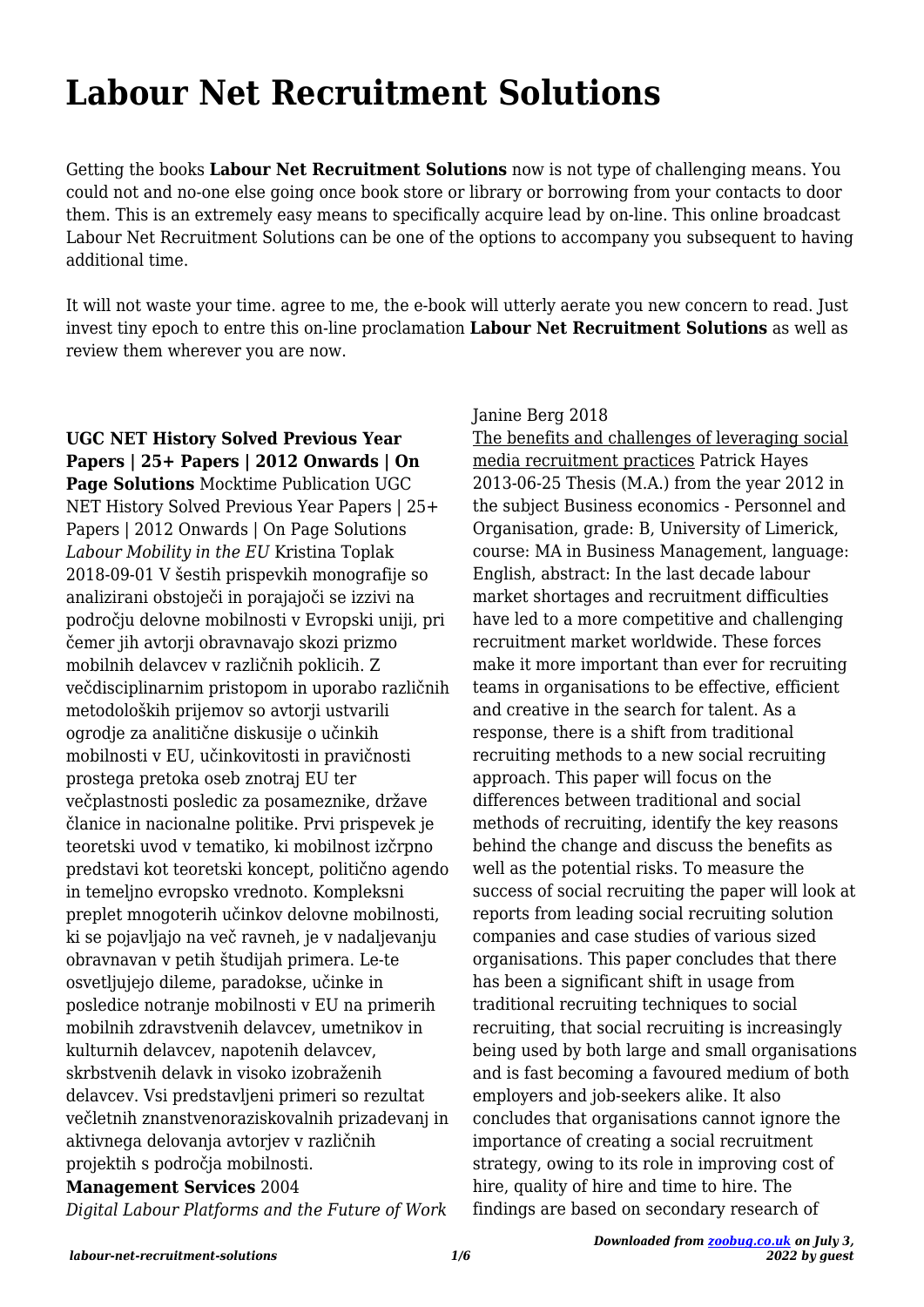academic books, journals, reports and case studies covering the areas of social media, recruitment and Linkedin. The significance of this paper is that it will be a valuable source of information for all organisations looking to leverage social recruiting - and in particular Linkedin's hiring solutions - to start recruiting. The attached literature review as part of this study is also a good starting point for anyone looking to explore the topics of recruitment, social media and Linkedin. Keywords: Social media, Social networking, Recruitment strategy, Linkedin

*The Phone Book* Telkom (Firm : South Africa) 2008

*Lloyd's List Ports of the World* 2010

**Costs and Benefits of Cross-country Labour Migration in the GMS** Hossein Jalilian 2012 International labour migration can be characterized in three ways - as human aspiration, tradition, and necessity. For some people, working overseas is a dream. For others, international labour mobility is a tradition. For a great number of people however, international labour migration is an economic necessity. It is the only viable solution to realize their basic human right to a decent life. GMS worker movements to Thailand typify all three characterizations of international labour mobility. While this book focuses on the economic dimensions of international labour emigration, principally from Cambodia, Laos and Vietnam to Thailand, it recognizes at the very outset the equal standing of non-economic motivations for migration.

**Strategic Business Services** OECD 1999-09-13 This book presents 21 country case studies on strategic business sercices which comprise services in computer software and information processing, research and development and technical testing, marketing, business organisation (management consultancy and labour recruitment) and HR development. *The Invisible Workers Paid Domestic Work in Kampala City, Uganda* Agrippinah Namara 2001 Canadian Job Directory, 2002-2004 Student Employment Network 2002-03 **Top Stocks 2008** Martin Roth 2011-09-19 Top Stocks 2008 is written for every investor who

has ever thought, \'There are 1700 companies on the Australian Stock Exchange -- where do I

start?\' Popular finance author Martin Roth runs the top 500 companies through exhaustive selection criteria and subjects each stock to rigorous analysis. In Top Stocks 2008 you\'ll find individual analysis of the top Australian companies\' latest results; comparative sales and profits data, and in-depth ratio analysis; fiveyear price charts and shareholder return figures; comprehensive research detailing each company\'s overall outlook; and 19 tables ranking all companies according to financial data. For those seeking quick and easy access to vital information and statistics on top Australian companies, Top Stocks 2008 is a must-read. **Parliamentary Papers** Great Britain. Parliament. House of Commons 1984 **A Web-Based Approach to Measure Skill Mismatches and Skills Profiles for a Developing Country:** Jeisson Arley Cárdenas Rubio 2020-12-30 "Several interdisciplinary studies highlight imperfect information as a possible explanation of skill mismatches, which in turn has implications for unemployment and informality rates. Despite information failures and their consequences, countries like Colombia (where informality and unemployment rates are high) lack a proper labour market information system to identify skill mismatches and employer skill requirements. One reason for this absence is the cost of collecting labour market data. Recently, the potential use of online job portals as a source of labour market information has gained the attention of researchers and policymakers, since these portals can provide quick and relatively low-cost data collection. As such, these portals could be of use for Colombia. However, debates continue about the efficacy of this use, particularly concerning the robustness of the collected data. This book implements a novel mixed-methods approach (such as web scraping, text mining, machine learning, etc.) to investigate to what extent a web-based model of skill mismatches can be developed for Colombia. The main contribution of this book is demonstrating that, with the proper techniques, job portals can be a robust source of labour market information. In doing so, it also contributes to current knowledge by developing a conceptual and methodological approach to identify skills, occupations, and skill mismatches using online job advertisements, which would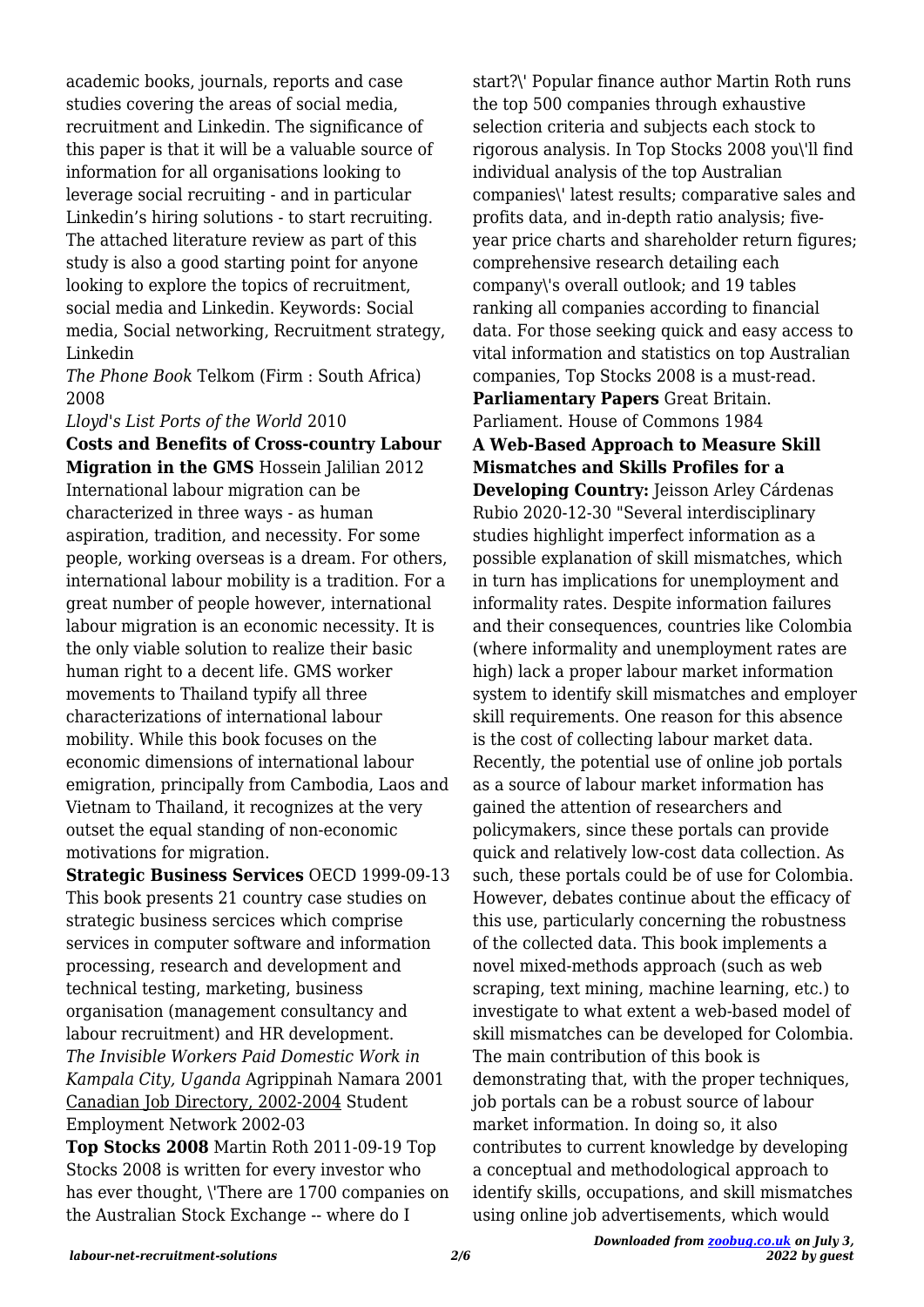otherwise be too complex to be collected and analysed via other means. By applying this novel methodology, this study provides new empirical data on the extent and nature of skill mismatches in Colombia for a considerable set of non-agricultural occupations in the urban and formal economy. Moreover, this information can be used as a complement to household surveys to monitor potential skill shortages. Thus, the findings are useful for policymakers, statisticians, and education and training providers, among others."

## **Labor Developments Abroad** United States. Bureau of Labor Statistics 1971

Labour, Mobility and Temporary Migration Julie Knight 2017-06-15 Labour, Mobility and Temporary Migration delves into sociological research on Polish migrants who migrated to the lesser-explored South Wales region after Poland joined the European Union in 2004. At the time of enlargement, Polish migrants were characterised as being economically motivated, short-term migrants who would enter the UK for work purposes, save money and return home. However, over ten years after enlargement, this initial characterisation has been challenged with many of the once considered 'short-term' Poles remaining in the UK. In the case of Wales, the long-term impact of this migration is only starting to be fully realised, particularly in consideration of the different spatial areas – urban, semi-urban and rural – explored in this book. Such impact is occurring in the post-Brexit referendum period, a time when the UK's position in the EU is itself complex and changing.

#### Commercial Directory 2005

**Social Innovation** Thomas Osburg 2013-06-04 Social Innovation is becoming an increasingly important topic in our global society. Those organizations which are able to develop business solutions to the most urgent social and ecological challenges will be the leading companies of tomorrow. Social Innovation not only creates value for society but will be a key driver for business success. Although the concept of Social Innovation is discussed globally the meaning and its impact on the development of new business strategies is still heavily on debate. This publication has the goal to give a comprehensive overview of different

concepts in the very innovative field of Social Innovation, from a managerial as well as from a theoretical and social perspective. Over 30 leading thinkers in the field of Innovation, Strategic Management and Organizational Development give a well structured inside on the latest developments and progress in the field of Social Innovation. Thereby the authors not only develop a comprehensive and unique analysis on the state-of-the art of social innovation but also give practical advice and information to business leaders on how to apply the latest management thinking on Social Innovation to daily business decisions. This publication has the intention to become a milestone in the further development of the concept of Social Innovation as well as to further stimulate new business strategies necessary to overcome world most pressing social and ecological challenges.

#### The National Skills Development Handbook 2007/8 200?

#### **Food Australia** 2000

*Trade Unions in China* Tim Pringle 2011-03-09 This book focuses on how the All China Federation of Trade Unions (ACFTU) is reforming under current conditions, and demonstrates that labour unrest is the principal driving force behind trade union reform in China.

*The Migration Conference 2019 - Book of Abstracts and Programme* Fethiye Tilbe 2019-06-08 We're pleased to welcome you to the Department of Political Science at the University of Bari "Aldo Moro" for the 7th Migration Conference. The conference is the largest scholarly gathering on migration with a global scope. Human mobility, economics, work, employment, integration, insecurity, diversity and minorities, as well as spatial patterns, culture, arts and legal and political aspects appear to be key areas in the current migration debates and research. Throughout the program of the Migration Conference you will find various key thematic areas covered in 598 presentations by 767 contributors coming from all around the world, from Australia to Canada, China to Colombia, Brazil to Korea, and South Africa to Norway. We are proud to bring together experts from universities, independent research organisations, governments, NGOs and the media. We are also proud to bring you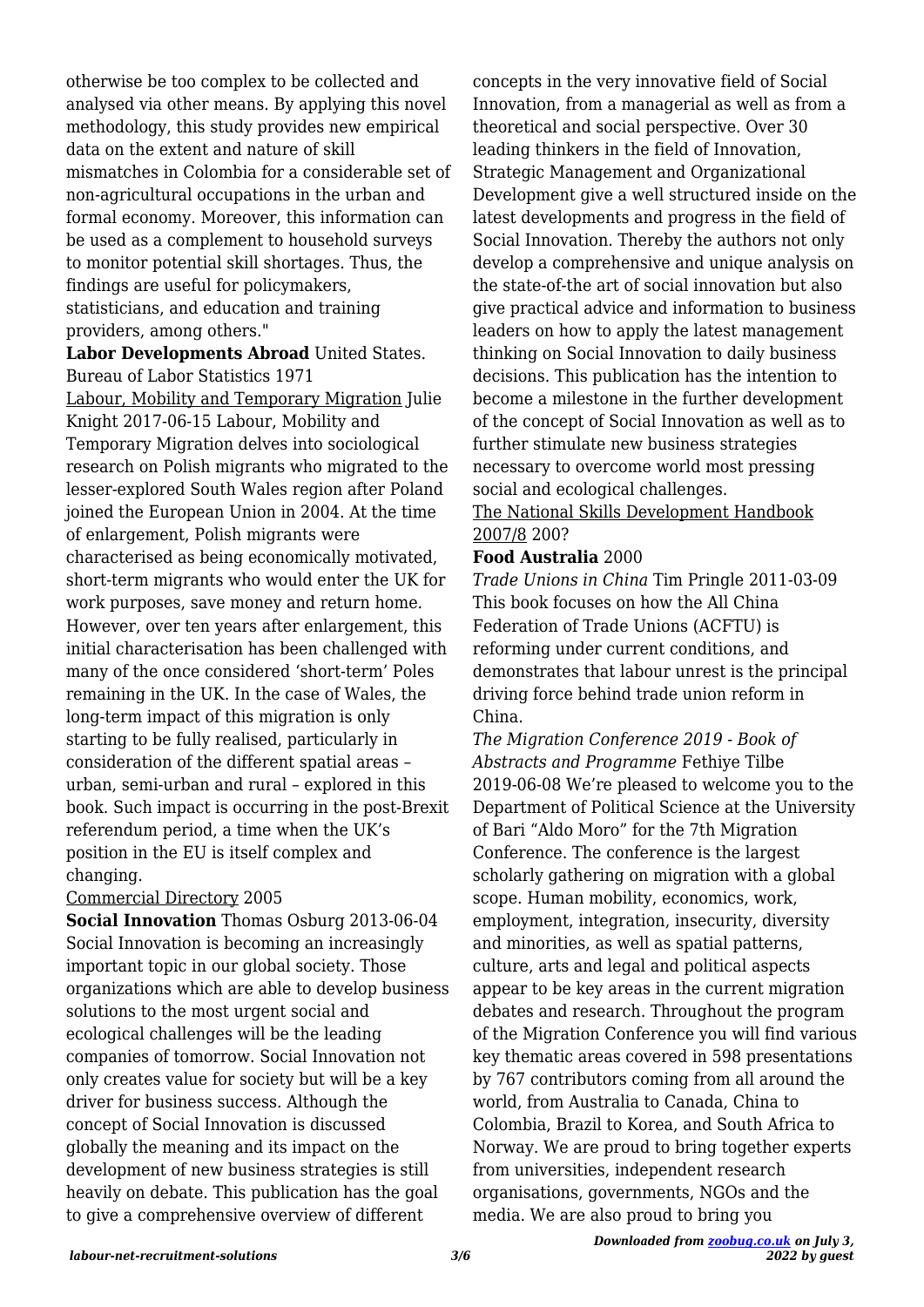opportunities to meet with some of the leading scholars in the field. This year invited speakers include Fiona B. Adamson, Markus Kotzur, Philip L. Martin, Karsten Paerregaard, Ferruccio Pastore, Martin Ruhs, Jeffrey H. Cohen, and Carlos Vargas Silva. Although the main language of the conference is English, this year we will have linguistic diversity as usual and there will be presentations in French, Italian, Spanish and Turkish. We have maintained over the years a frank and friendly environment where constructive criticism foster scholarship, while being nice improves networks and quality of the event. We hope to continue with this tradition and you will enjoy the Conference and Bari during your stay. We thank all participants, invited speakers and conference committees for their efforts and contribution. We also thank many colleagues who were interested in and submitted abstracts but could not make it this year. We are particularly grateful to hundreds of colleagues who served as reviewers and helped the selection process. We also thank to those colleagues who organised panels and agreed to chair parallel sessions over three days. We reserve our final thanks to the team of volunteers whose contributions have been essential to the success of the conference. In this regard, special thanks are reserved for our volunteers and team leaders Rosa, Alda, Franco, and Aldo from the University of Bari, Tuncay and Fatma from Regent's University London, Fethiye from Namik Kemal University and Vildan from Galatasaray University, Ege from Middle East Technical University, Mehari from Regent's University London, and Gizem from Transnational Press London. Our final thanks are reserved for the leaders of the University of Bari "Aldo Moro" and the Department of Political Science, President of Puglia Regional Administration and Mayor of City of Bari for hosting the Conference and for their generous support in enriching the Conference programme. Please do not hesitate to get in touch with us through the conference email (migrationscholar@gmail.com). Ibrahim Sirkeci and Michela C. Pellicani The Migration Conference Chairs The Migration Conference 2019 The Migration Conference is a global venue for academics, policy makers, practitioners, students and everybody who is

interested in intelligent debate and research informed discussions on human mobility and its impacts around the world. The Migration Conference 2019 is the 7th conference in the series and co-organised and hosted by the University of Bari "Aldo Moro", Italy and Transnational Press London. The Migration Conferences were launched at the Regent's Centre for Transnational Studies in 2012 when the first large scale well attended international peer-reviewed conference with a focus on Turkish migration in Europe in Regent's Park campus of Regent's University London. The migration conferences have been attended by thousands of participants coming from all around the world in London (2012), London (2014), Prague (2015), Vienna (2016), Athens (2017), Lisbon (2018), and Bari (2019). Brokering Circular Labour Migration Huey Shy Chau 2020-03-30 This book examines the commercialisation of domestic and care work through private agencies that organise transnational care arrangements by brokering migrant workers. The book focuses on the emergence of private for-profit home care agencies following the 2011 extension of the Free Movement of Workers to Eastern European Countries agreement in Switzerland. The agencies recruit migrant women from these countries and place them in private households for elderly care. This book explores how circular labour migration for these care workers is facilitated. In the form of a mobile ethnography, it traces their journey from Eastern European countries to Switzerland – from when care workers find employment and are recruited by agencies to when they arrive at their designated households. From the agencies' analytical standpoint, the book examines the recruitment and placement practices of the home care agencies and their role in facilitating migration. Brokering Labour Migration offers an understanding of new migration patterns and highlights fundamental changes in migration control with the extension of free movement of workers in Switzerland to lower-wage countries in Eastern Europe. It will be an invaluable resource for academics and scholars of geography, anthropology, sociology, and gender and migration.

People Management and Development Mick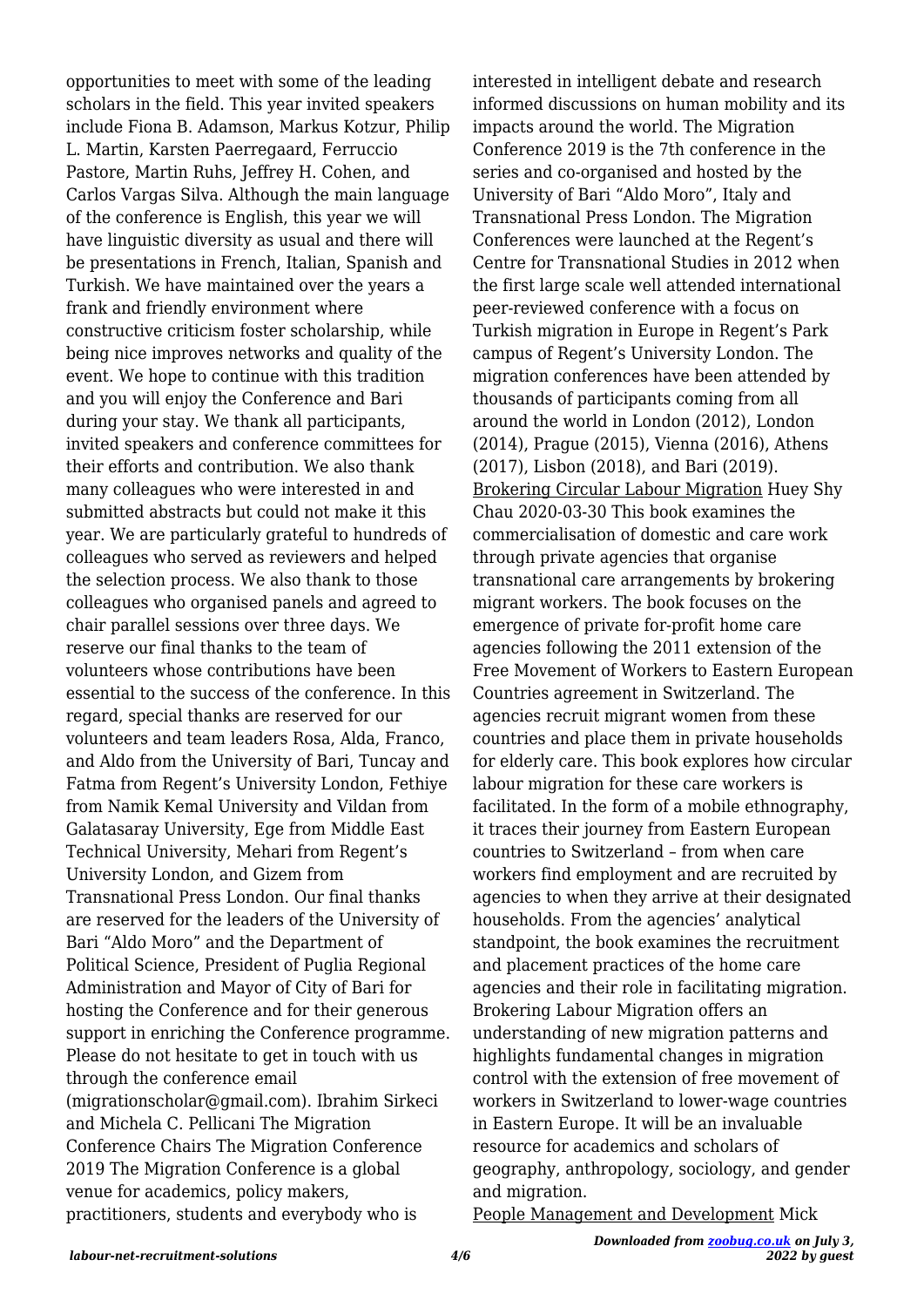Marchington 2002 This is the leading textbook for students taking the CIPD professional qualification and has been fully revised and rewritten to take account of the new academic standards that will be taught from September 2002. The title has been changed from Core Personnel and Development to People Management and Development to reflect the change in the standards.

**The Savage Truth** Greg Savage 2019-09-20 GREG SAVAGE knows about leadership. Greg is a founder of four highly successful businesses in the recruitment. He has led start-ups to IPO, navigated businesses through a recession, the boomtimes and the global financial crisis. He has been headhunted to lead in global recruitment businesses. Most of all Greg is a communicator. He is probably the ......

#### **The Gulf Directory** 2009

**Reframing Singapore** Derek Thiam Soon Heng 2009 Over the past two decades, Singapore has advanced rapidly towards becoming a both a global city-state and a key nodal point in the international economic sphere. These developments have caused us to reassess how we understand this changing nation, including its history, population, and geography, as well as its transregional and transnational experiences with the external world. This collection spans several disciplines in the humanities and social sciences and draws on various theoretical approaches and methodologies in order to produce a more refined understanding of Singapore and to reconceptialize the challenges faced by the country and its peoples. **Routledge Handbook of Japanese Business and Management** Parissa Haghirian 2016-01-29 The Routledge Handbook of Japanese Business and Management provides a comprehensive overview of management and business processes and practices in Japanese companies. The contributors combine theoretical findings and research results with a practical and contemporary view on how corporations and firms are managed in Japan. The handbook is divided into eight sections covering: historical perspectives on Japanese management; structure and theory of the Japanese firm; the corporate environment in Japan; the Japanese work environment; the Japanese market; manufacturing and logistics; interaction and

communication; the future of Japanese management. This book is an essential reference resource for students and scholars working on Japanese companies, the Japanese market-place, Japanese consumers, or management processes in the Japanese firm. The book also provides an interesting and informative read for managers who need to deepen their knowledge on Japanese business processes.

#### **Using Local Labour in Construction** Richard MacFarlane 2000-11-01

**The Fourth Industrial Revolution** Klaus Schwab 2017-01-03 The founder and executive chairman of the World Economic Forum on how the impending technological revolution will change our lives We are on the brink of the Fourth Industrial Revolution. And this one will be unlike any other in human history. Characterized by new technologies fusing the physical, digital and biological worlds, the Fourth Industrial Revolution will impact all disciplines, economies and industries - and it will do so at an unprecedented rate. World Economic Forum data predicts that by 2025 we will see: commercial use of nanomaterials 200 times stronger than steel and a million times thinner than human hair; the first transplant of a 3Dprinted liver; 10% of all cars on US roads being driverless; and much more besides. In The Fourth Industrial Revolution, Schwab outlines the key technologies driving this revolution, discusses the major impacts on governments, businesses, civil society and individuals, and offers bold ideas for what can be done to shape a better future for all.

**Asian Women as Transnational Domestic Workers** Shirlena Huang 2005 "This volume is an attempt to enhance not only academic research on transnational domestic workers, but also inform governments, nongovernmental organisations, and civil society groups in their efforts to derive appropriate policies and make recommendations to address the problem related to Asian transnational domestic workers."--BOOK JACKET.

**Labour Migration in Asia** International Organization for Migration 2005 This is the second volume of Labour Migration in Asia. This volume describes and makes an assessment of specific initiatives in selected countries of origin to (1) protect migrant workers through the